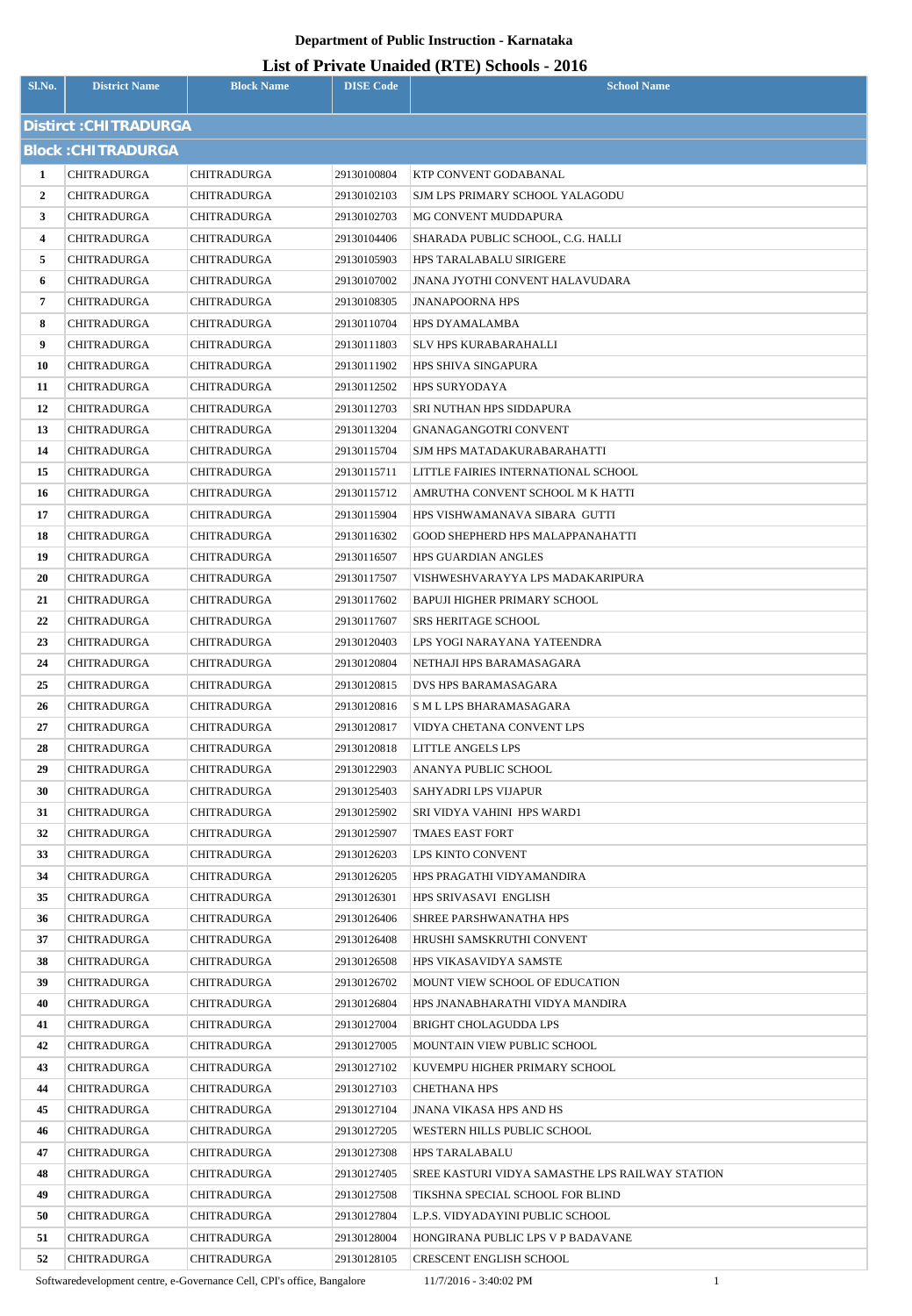# **List of Private Unaided (RTE) Schools - 2016**

| Sl.No.     | <b>District Name</b>     | <b>Block Name</b> | <b>DISE Code</b> | $\mu$ <sub>15</sub> of T <sub>11</sub> , and Omaracu (IVIII) behoofs $\mu$ <sub>010</sub><br><b>School Name</b> |
|------------|--------------------------|-------------------|------------------|-----------------------------------------------------------------------------------------------------------------|
| 53         | <b>CHITRADURGA</b>       | CHITRADURGA       | 29130128204      | LITTLE ANGEL HPS                                                                                                |
| 54         | <b>CHITRADURGA</b>       | CHITRADURGA       | 29130128206      | MEHABOOB PRIMARY SCHOOL AZAD NAGAR                                                                              |
| 55         | <b>CHITRADURGA</b>       | CHITRADURGA       | 29130128301      | LPS NEWLITTLE FAIRIES                                                                                           |
| 56         | <b>CHITRADURGA</b>       | CHITRADURGA       | 29130128403      | SMART KIDS, V.P. BADAVANE                                                                                       |
| 57         | <b>CHITRADURGA</b>       | CHITRADURGA       | 29130128503      | VIDYA VIKASA HPS & HS                                                                                           |
| 58         | <b>CHITRADURGA</b>       | CHITRADURGA       | 29130128504      | <b>HPS MODEL SAINIK</b>                                                                                         |
| 59         | <b>CHITRADURGA</b>       | CHITRADURGA       | 29130128602      | <b>CHITRADURGA WELFARE TRUST HPS</b>                                                                            |
| 60         | <b>CHITRADURGA</b>       | CHITRADURGA       | 29130128604      | K K NATIONAL SCHOOL CHURCH ROAD                                                                                 |
| 61         | CHITRADURGA              | CHITRADURGA       | 29130128606      | <b>L.P.S. LITTLE ROSES</b>                                                                                      |
| 62         | <b>CHITRADURGA</b>       | CHITRADURGA       | 29130128705      | TARABALU NURSERY PRIMARY AND ENGLISH MEDIUM HIGH SCHOOL                                                         |
| 63         | <b>CHITRADURGA</b>       | CHITRADURGA       | 29130128713      | INDIAN INTERNATIONAL                                                                                            |
| 64         | <b>CHITRADURGA</b>       | CHITRADURGA       | 29130128717      | PRAKRUTHI ENGLISH HIGHER PRIMARY SCHOOL                                                                         |
| 65         | <b>CHITRADURGA</b>       | CHITRADURGA       | 29130128806      | <b>HPS GURUKULA</b>                                                                                             |
| 66         | <b>CHITRADURGA</b>       | CHITRADURGA       | 29130128902      | <b>MINERVA</b>                                                                                                  |
| 67         | <b>CHITRADURGA</b>       | CHITRADURGA       | 29130129003      | ROTARY ENGLISH HPS                                                                                              |
| 68         | <b>CHITRADURGA</b>       | CHITRADURGA       | 29130129107      | SREE MATHRUSHREE PUBLIC SCHOOL                                                                                  |
| 69         | <b>CHITRADURGA</b>       | CHITRADURGA       | 29130129207      | INDIAN INTERNATIONAL CBSC SCHOOL                                                                                |
| 70         | <b>CHITRADURGA</b>       | CHITRADURGA       | 29130131102      | THE STEPPING STONES SCHOOL                                                                                      |
| 71         | <b>CHITRADURGA</b>       | CHITRADURGA       | 29130131104      | PRASHANTHI VIDYALAYA LPS                                                                                        |
|            | <b>Block: CHALLAKERE</b> |                   |                  |                                                                                                                 |
| 72         | <b>CHITRADURGA</b>       | CHALLAKERE        | 29130202009      | LPS VIDYAVIKASA NAYAKANAHATTY                                                                                   |
| 73         | <b>CHITRADURGA</b>       | <b>CHALLAKERE</b> | 29130202016      | <b>JJR NAYAKANAHATTY</b>                                                                                        |
| 74         | <b>CHITRADURGA</b>       | CHALLAKERE        | 29130202027      | DONBOSCO PRIMARY SCHOOL                                                                                         |
| 75         | <b>CHITRADURGA</b>       | CHALLAKERE        | 29130203907      | LOWER PRIMARY SCHOOL ANUGRAHA CONVENT NERALAGUNTE                                                               |
| 76         | <b>CHITRADURGA</b>       | CHALLAKERE        | 29130204307      | CHINTHAMANESHWARI HIGHER PRIMARY SCHOOL HIREHALLY                                                               |
| 77         | <b>CHITRADURGA</b>       | CHALLAKERE        | 29130205602      | MANVANTHARA NATIONAL SCHOOL                                                                                     |
| 78         | <b>CHITRADURGA</b>       | <b>CHALLAKERE</b> | 29130206616      | CHAITHANYA MEMORIAL PUBLIC SCHOOL                                                                               |
| 79         | <b>CHITRADURGA</b>       | CHALLAKERE        | 29130207002      | SHARADHA HIGHER PRIMARY SCHOOL DODDAULLARTHY                                                                    |
| 80         | <b>CHITRADURGA</b>       | CHALLAKERE        | 29130207003      | GNANAGANGOTHRI LOWER PRIMARY SCHOOL DODDAULLART                                                                 |
| 81         | <b>CHITRADURGA</b>       | CHALLAKERE        | 29130207303      | CHANDRODAYA LOWER PRIMARY SCHOOL SCHOOL                                                                         |
| 82         | <b>CHITRADURGA</b>       | CHALLAKERE        | 29130207701      | SARVODAYA LOWER PRIMARY SCHOOL                                                                                  |
| 83         | <b>CHITRADURGA</b>       | CHALLAKERE        | 29130208104      | SIDDIVINAYAKA HIGHER PRIMARY SCHOOL THIPPAREDDYHALLY                                                            |
| 84         | <b>CHITRADURGA</b>       | CHALLAKERE        | 29130209403      | <b>SSPS KAREKARE</b>                                                                                            |
| 85         | <b>CHITRADURGA</b>       | CHALLAKERE        | 29130211808      | BRIGHT LOWER PRIMARY SCHOOL SCHOOL                                                                              |
| 86         | <b>CHITRADURGA</b>       | CHALLAKERE        | 29130213907      | SIR C V RAMAN HIGHER PRIMARY SCHOOL PARASHURAMPURA                                                              |
| 87         | <b>CHITRADURGA</b>       | CHALLAKERE        | 29130213917      | VEDAVATHI HIGHER PRIMARY SCHOOL                                                                                 |
| 88         | <b>CHITRADURGA</b>       | CHALLAKERE        | 29130213919      | SRIVINAYAKA HIGHER PRIMARY SCHOOL PARASHURAMPURA                                                                |
| 89         | <b>CHITRADURGA</b>       | CHALLAKERE        | 29130213921      | SARVODAYA HIGHER PRIMARY SCHOOL                                                                                 |
| 90         | <b>CHITRADURGA</b>       | CHALLAKERE        | 29130214305      | JNANA VIKASA LOWER PRIMARY SCHOOL NAGAPPANAHALLY GATE                                                           |
| 91         | <b>CHITRADURGA</b>       | CHALLAKERE        | 29130219536      | WARRIORS ENGLISH HIGHER PRIMARY SCHOOL CHALLAKERE                                                               |
| 92         | <b>CHITRADURGA</b>       | CHALLAKERE        | 29130219544      | <b>WARRIOR'S ICSE SCHOOL</b>                                                                                    |
| 93         | <b>CHITRADURGA</b>       | CHALLAKERE        | 29130219550      | SRS HERITAGE SCHOOL                                                                                             |
| 94         | <b>CHITRADURGA</b>       | CHALLAKERE        | 29130219607      | BELAKU DEAF AND DUMB CHILDREN SCHOOL                                                                            |
| 95         | <b>CHITRADURGA</b>       | CHALLAKERE        | 29130219907      | <b>JNANASURABI PUBLIC SCHOOL</b>                                                                                |
| 96         | <b>CHITRADURGA</b>       | CHALLAKERE        | 29130219908      | MINERVA LOWER PRIMARY SCHOOL THYAGARAJANAGARA                                                                   |
| 97         | <b>CHITRADURGA</b>       | CHALLAKERE        | 29130220008      | JNANADHARA ENGLISH MEDIUM HIGHER PRIMARY SCHOOL THYGARAJANAGARA                                                 |
| 98         | <b>CHITRADURGA</b>       | CHALLAKERE        | 29130220102      | MOKAM'S ROTARY ENGLISH MEDIUM                                                                                   |
| 99         | <b>CHITRADURGA</b>       | CHALLAKERE        | 29130220103      | MATHRUSHREE VIDYALAYA                                                                                           |
| <b>100</b> | <b>CHITRADURGA</b>       | CHALLAKERE        | 29130220509      | KUVEMPU HIGHER PRIMARY SCHOOL                                                                                   |
| 101        | <b>CHITRADURGA</b>       | CHALLAKERE        | 29130220703      | PRAGATHI LOWER PRIMARY SCHOOL                                                                                   |
| 102        | <b>CHITRADURGA</b>       | CHALLAKERE        | 29130220704      | VASAVI ENGLISH HIGHER PRIMARY SCHOOL CHALLAKERE                                                                 |
| 103        | <b>CHITRADURGA</b>       | CHALLAKERE        | 29130220804      | CHINMAYA HIGHER PRIMARY SCHOOL                                                                                  |
| 104        | <b>CHITRADURGA</b>       | CHALLAKERE        | 29130220807      | NATIONAL PUBLIC SCHOOL VITAL NAGARA                                                                             |
| 105        | <b>CHITRADURGA</b>       | CHALLAKERE        | 29130221006      | SRI K P POORNA CHANDRA TEJASWI                                                                                  |

Softwaredevelopment centre, e-Governance Cell, CPI's office, Bangalore 11/7/2016 - 3:40:02 PM 2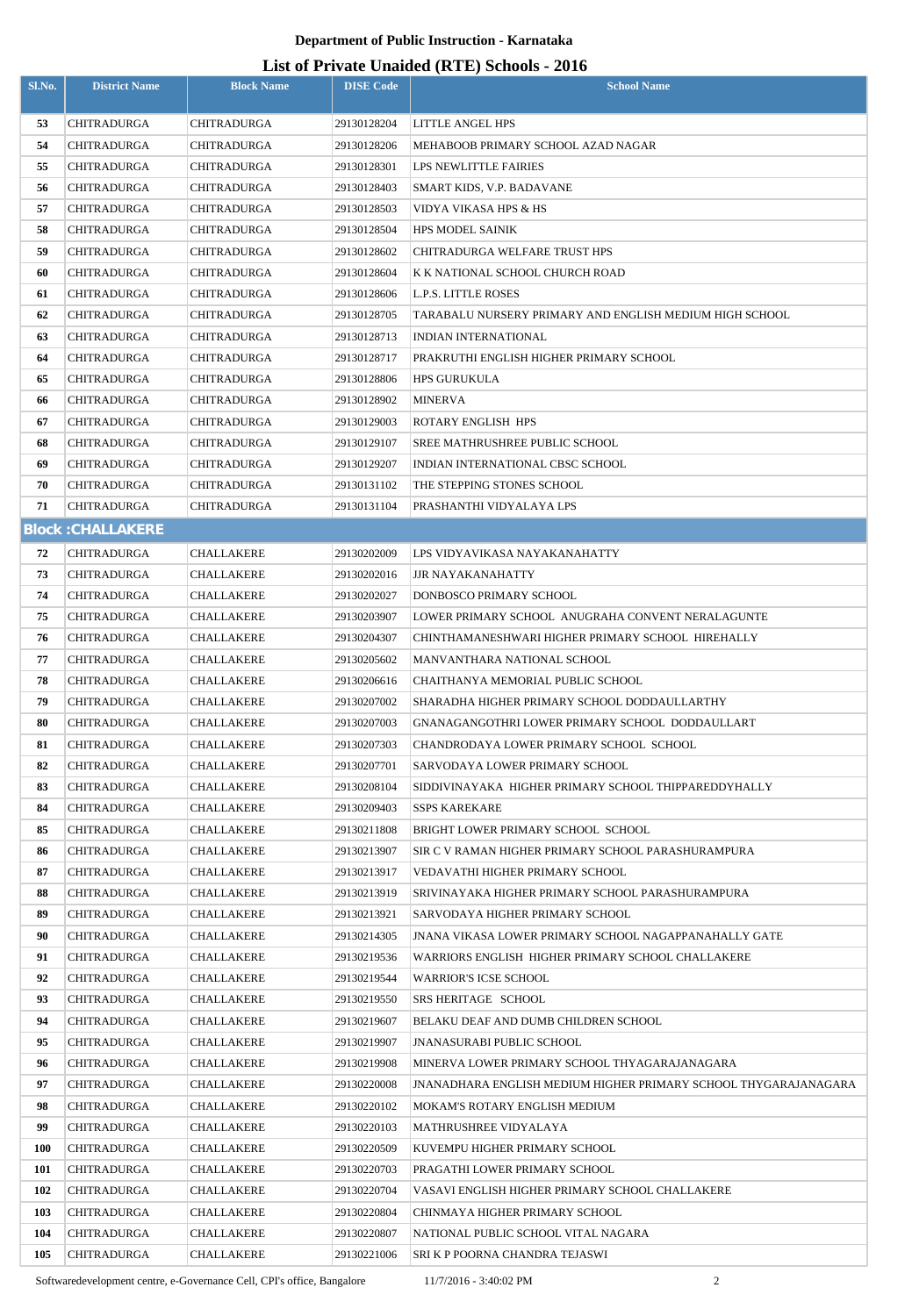# **List of Private Unaided (RTE) Schools - 2016**

| Sl.No.     | <b>District Name</b>              | <b>Block Name</b>               | <b>DISE Code</b>           | $\frac{1}{2}$<br><b>School Name</b>                                                                |
|------------|-----------------------------------|---------------------------------|----------------------------|----------------------------------------------------------------------------------------------------|
|            |                                   |                                 | 29130221305                |                                                                                                    |
| 106<br>107 | <b>CHITRADURGA</b><br>CHITRADURGA | <b>CHALLAKERE</b><br>CHALLAKERE | 29130222801                | SAICHETHANA HIGHER PRIMARY SCHOOL<br>SRIVIDYABHARATHI HIGHER PRIMARY SCHOOL OLDTOWN                |
| 108        | <b>CHITRADURGA</b>                | <b>CHALLAKERE</b>               | 29130222902                | VARDHAMAN PUBLIC SCHOOL GANDINAGARA                                                                |
| 109        | <b>CHITRADURGA</b>                | <b>CHALLAKERE</b>               | 29130222904                | VINOD ENGLISH MEDIUM HIGHER PRIMARY SCHOOL GANDHINAGAR                                             |
| 110        | <b>CHITRADURGA</b>                | CHALLAKERE                      | 29130223201                | JNANA BHARATHI  LOWER PRIMARY SCHOOL  SOMAGUDDU ROAD CHALLAKERE                                    |
| 111        | <b>CHITRADURGA</b>                | CHALLAKERE                      | 29130223401                | SAHYADRI KANNADA LOWER PRIMARY SCHOOL VASAVI COLONY                                                |
| 112        | <b>CHITRADURGA</b>                | <b>CHALLAKERE</b>               | 29130223601                | BASAVESHWARA HIGHER PRIMARY SCHOOL MADAKARINAGARA                                                  |
|            | <b>Block: HIRIYUR</b>             |                                 |                            |                                                                                                    |
| 113        | <b>CHITRADURGA</b>                | <b>HIRIYUR</b>                  | 29130301504                | HPS NETHAJI CONVENT                                                                                |
| 114        | CHITRADURGA                       | <b>HIRIYUR</b>                  | 29130302908                | LITTLE ROSE NATIONAL HPS                                                                           |
| 115        | <b>CHITRADURGA</b>                | <b>HIRIYUR</b>                  | 29130306503                | BHARATHA MATHA LPS                                                                                 |
| 116        | <b>CHITRADURGA</b>                | <b>HIRIYUR</b>                  | 29130306703                | HS JET RURAL EDUCATION GOLLAHALLI                                                                  |
| 117        | <b>CHITRADURGA</b>                | <b>HIRIYUR</b>                  | 29130307401                | HPS SWABHIMANA RESIDENTIAL                                                                         |
| 118        | <b>CHITRADURGA</b>                | <b>HIRIYUR</b>                  | 29130309210                | YAJNAVALKYA P S & P U C                                                                            |
| 119        | CHITRADURGA                       | <b>HIRIYUR</b>                  | 29130313108                | <b>HPS BAPUJI T.G.COLONY</b>                                                                       |
| 120        | <b>CHITRADURGA</b>                | <b>HIRIYUR</b>                  | 29130314103                | HPS SHARADA J.G.HALLI                                                                              |
| 121        | <b>CHITRADURGA</b>                | <b>HIRIYUR</b>                  | 29130314719                | OXFORD KANNADA LPS YELLADAKERE                                                                     |
| 122        | <b>CHITRADURGA</b>                | <b>HIRIYUR</b>                  | 29130315833                | VANIVILASA ENGLISH MEDIUM SCHOOL NEHRU STADIUM                                                     |
| 123        | <b>CHITRADURGA</b>                | <b>HIRIYUR</b>                  | 29130316205                | GANGA CENTRAL SCHOOL                                                                               |
| 124        | <b>CHITRADURGA</b>                | <b>HIRIYUR</b>                  | 29130316206                | <b>HPS MOKSHAGUNDUM</b>                                                                            |
| 125        | CHITRADURGA                       | <b>HIRIYUR</b>                  | 29130316208                | HPS PRESIDENCY SCHOOL                                                                              |
| 126        | <b>CHITRADURGA</b>                | <b>HIRIYUR</b>                  | 29130316305                | SM PUBLIC LPS VEDAVATHI NAGAR                                                                      |
| 127        | CHITRADURGA                       | <b>HIRIYUR</b>                  | 29130316403                | R B N MEMORIAL SCHOOL (R)                                                                          |
| 128        | <b>CHITRADURGA</b>                | <b>HIRIYUR</b>                  | 29130316405                | BAPUJI CONVENT AVADHANI NAGARA                                                                     |
| 129        | CHITRADURGA                       | <b>HIRIYUR</b>                  | 29130316409                | LPS JNANA BHARATHI SCHOOL NH-4 HIRIYUR                                                             |
| 130        | <b>CHITRADURGA</b>                | <b>HIRIYUR</b>                  | 29130316503                | SRI BASAVARAJA HIGHER PRIMARY SCHOOL HIRIYUR                                                       |
| 131        | <b>CHITRADURGA</b>                | <b>HIRIYUR</b>                  | 29130316504                | LPS GOUTHAM ACADEMY SCHOOL HIRIYUR                                                                 |
| 132        | <b>CHITRADURGA</b>                | <b>HIRIYUR</b>                  | 29130316703                | <b>BAPUJI HIGHER PRIMARY SCHOOL AZAD NAGARA</b>                                                    |
| 133        | CHITRADURGA                       | <b>HIRIYUR</b>                  | 29130316911                | HPS SRI VASAVI                                                                                     |
| 134        | CHITRADURGA                       | <b>HIRIYUR</b>                  | 29130317001                | TAHA PRIMARY SCHOOLHIRIYUR                                                                         |
| 135        | <b>CHITRADURGA</b>                | <b>HIRIYUR</b>                  | 29130317102                | HPS NOBLE HIGHER PRIMARY SCHOOL HIRIYUR                                                            |
| 136        | <b>CHITRADURGA</b>                | <b>HIRIYUR</b>                  | 29130317503                | REGIONAL HIGHER PRIMARY SCHOOL HIRIYUR                                                             |
| 137        | <b>CHITRADURGA</b>                | <b>HIRIYUR</b>                  | 29130317702                | IKRA GOLDEN HARVEST LPS URDU SCHOOL HIRIYUR                                                        |
| 138        | <b>CHITRADURGA</b>                | <b>HIRIYUR</b>                  | 29130317902                | POORNA PRAJNA SCHOOL HIRIYUR                                                                       |
| 139        | <b>CHITRADURGA</b>                | <b>HIRIYUR</b>                  | 29130318502                | <b>HPS MES CONVENT</b>                                                                             |
| 140        | CHITRADURGA                       | <b>HIRIYUR</b>                  | 29130318503                | LPS YAJNAVALKYA PUBLIC SCHOOL HULIYAR ROAD                                                         |
| 141        | <b>CHITRADURGA</b>                | <b>HIRIYUR</b>                  | 29130318802                | MONTESSERI MEMORIAL CENTRAL SCHOOL HULIYAR ROAD                                                    |
|            | <b>Block: HOLALKERE</b>           |                                 |                            |                                                                                                    |
| 142        | <b>CHITRADURGA</b>                | HOLALKERE                       | 29130401806                | <b>JNANODAYA HIGHER PRIMARY SCHOOL SHIVAPURA</b>                                                   |
| 143        | <b>CHITRADURGA</b>                | HOLALKERE                       | 29130403905                | SRI VISHVESHWARIAH HIGHER PRIMARY SCHOOOL GUNDERI                                                  |
| 144        | <b>CHITRADURGA</b>                | HOLALKERE                       | 29130404807                | SRI RAGHAVENDRA GURUKULA VIDYA PEETA HPS                                                           |
| 145        | <b>CHITRADURGA</b>                | HOLALKERE                       | 29130405305                | SRI JANANA JYOTHI CONVENT                                                                          |
| 146        | <b>CHITRADURGA</b>                | HOLALKERE                       | 29130405604                | RISHI GURUKULAM RESIDENTIAL SCHOOL RANGAPURA                                                       |
| 147        | <b>CHITRADURGA</b>                | HOLALKERE                       | 29130406405                | <b>SJM RAMAGIRI</b>                                                                                |
| 148        | CHITRADURGA                       | HOLALKERE                       | 29130409812                | LPS TARALUBALU NAGARA NURSERY                                                                      |
| 149        | CHITRADURGA                       | HOLALKERE                       | 29130412322                | AKSHARA VIDYANIKETHANA HIGHER PRIMARY SCHOOL CHIKKAJAJURU                                          |
| 150        | <b>CHITRADURGA</b>                | HOLALKERE                       | 29130412326                | NLPS CHIKKAJAJUR J.COLONY                                                                          |
| 151<br>152 | <b>CHITRADURGA</b><br>CHITRADURGA | HOLALKERE<br>HOLALKERE          | 29130412328<br>29130412330 | VISHWACHETHANA HIGHER PRIMARY SCHOOL CHIKKAJAJURU<br>SRI SHARADA LOWER PRIMARY SCHOOL CHIKKAJAJURU |
| 153        | <b>CHITRADURGA</b>                | HOLALKERE                       | 29130412904                | SRI KALLESHWARA LPS SCHOOL                                                                         |
| 154        | CHITRADURGA                       | HOLALKERE                       | 29130415002                | SRI VEERABADRESHWARA HIGHER PRIMARY SCHOOL T.NULENUR                                               |
| 155        | <b>CHITRADURGA</b>                | <b>HOLALKERE</b>                | 29130416709                | ARUNODAYA HIGHER PRIMARY SCHOOL TALYA                                                              |
| 156        | <b>CHITRADURGA</b>                | HOLALKERE                       | 29130416912                | HPS ARUNODAYA H.D. PURA                                                                            |
| 157        | <b>CHITRADURGA</b>                | HOLALKERE                       | 29130419504                | SV VS UPPARIGENAHALLI                                                                              |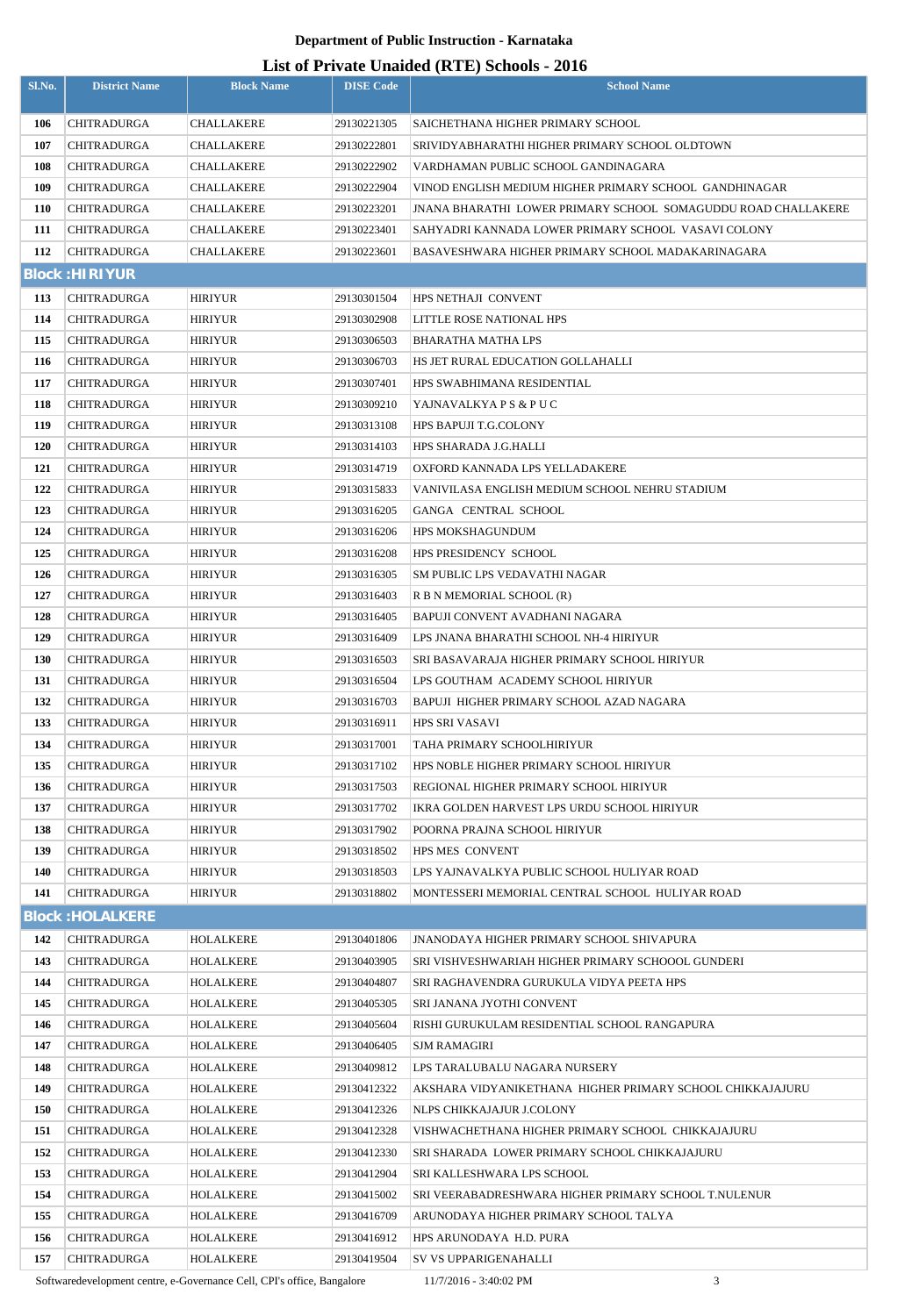# **List of Private Unaided (RTE) Schools - 2016**

| Sl.No.     | <b>District Name</b>                     | <b>Block Name</b> | <b>DISE</b> Code           | List of Frivan: Unanity (IVEL) Schools - 2010<br><b>School Name</b> |
|------------|------------------------------------------|-------------------|----------------------------|---------------------------------------------------------------------|
|            |                                          |                   |                            |                                                                     |
| 158        | <b>CHITRADURGA</b>                       | HOLALKERE         | 29130420504                | SRI GAJANA LPS SCHOOL HOLALKERE                                     |
| 159        | <b>CHITRADURGA</b>                       | HOLALKERE         | 29130420505                | LPS TARALABALU HLK                                                  |
| <b>160</b> | <b>CHITRADURGA</b>                       | HOLALKERE         | 29130420612                | <b>HPS VAGDEVI</b>                                                  |
| 161        | <b>CHITRADURGA</b>                       | HOLALKERE         | 29130421205                | BHUMIKA LPS HLK.                                                    |
| 162        | <b>CHITRADURGA</b>                       | HOLALKERE         | 29130421206                | LITTLE BIRDS CONVENT HOLALKERE                                      |
| 163        | <b>CHITRADURGA</b>                       | HOLALKERE         | 29130421302                | <b>HPS BRILLIANT</b>                                                |
| 164        | <b>CHITRADURGA</b>                       | HOLALKERE         | 29130424002                | NAVARATHNA LPS SCHOOL TEKALAVATTI                                   |
|            | <b>Block: HOSADURGA</b>                  |                   |                            |                                                                     |
| 165        | <b>CHITRADURGA</b>                       | HOSADURGA         | 29130501003                | OXFORD INR LOWER PRIMAY SCHOOL ARALIHALLI GATE                      |
| 166        | <b>CHITRADURGA</b>                       | HOSADURGA         | 29130501704                | VIDYAVAHINI VIDYANIKETHANA HPS BAGURU                               |
| 167        | <b>CHITRADURGA</b>                       |                   | 29130502014                | <b>GOOD SHEPHERD BELAGURU</b>                                       |
| 168        |                                          | HOSADURGA         |                            | AKSHARADHAMA PUBLIC SCHOOL BELAGURU                                 |
|            | <b>CHITRADURGA</b>                       | HOSADURGA         | 29130502017                |                                                                     |
| 169        | <b>CHITRADURGA</b>                       | HOSADURGA         | 29130502018                | <b>SAYADRILPS</b>                                                   |
| 170        | <b>CHITRADURGA</b>                       | HOSADURGA         | 29130502602                | <b>JNANAJYOTHI VIDYALAYA LPS</b>                                    |
| 171        | CHITRADURGA                              | HOSADURGA         | 29130506203                | INDIRAGANDHI LPS YALAKINAGARA                                       |
| 172        | <b>CHITRADURGA</b>                       | HOSADURGA         | 29130506205                | <b>SGRM PUBLIC SCHOOL K K HATTI</b>                                 |
| 173        | <b>CHITRADURGA</b>                       | HOSADURGA         | 29130506704                | SRI KANCHIVARADARAJA SWAMY HIGHER PRIMARY SCHOOL                    |
| 174        | <b>CHITRADURGA</b>                       | HOSADURGA         | 29130506902                | PURUSHOTHAMANANDAPURA PUBLIC SCHOOL                                 |
| 175        | <b>CHITRADURGA</b>                       | HOSADURGA         | 29130512302                | RAMAN INTERNATIONAL PUBLIC SCHOOL                                   |
| 176        | <b>CHITRADURGA</b>                       | HOSADURGA         | 29130515306                | <b>SHARADA LPS MATTHODU</b>                                         |
| 177        | <b>CHITRADURGA</b>                       | HOSADURGA         | 29130516610                | VASAVI HPS SRIRAMPUR                                                |
| 178        | <b>CHITRADURGA</b>                       | HOSADURGA         | 29130518613                | SHRI PARVATHAMMA SIDDAMALLAPPA LPS                                  |
| 179        | <b>CHITRADURGA</b>                       | HOSADURGA         | 29130518615                | TARALABALU HPS HOSADURGA                                            |
| 180        | <b>CHITRADURGA</b>                       | HOSADURGA         | 29130518617                | PRERANA LPS HOSADURGA                                               |
| 181        | <b>CHITRADURGA</b>                       | HOSADURGA         | 29130518618                | <b>G.BASAPPA HPS HOSADURGA</b>                                      |
| 182        | <b>CHITRADURGA</b>                       | HOSADURGA         | 29130518703                | VIDAYA VAHINI HPS HSD                                               |
| 183        | <b>CHITRADURGA</b>                       | HOSADURGA         | 29130518704                | <b>P.G.HPS HOSADURGA</b>                                            |
| 184        | <b>CHITRADURGA</b>                       | HOSADURGA         | 29130519001                | S D A HPS HOSADURGA                                                 |
| 185        | <b>CHITRADURGA</b>                       | HOSADURGA         | 29130519101                | SRI KANAKA VIDYANIKETHANA HPS HSD HOSADURAGA                        |
| 186        | <b>CHITRADURGA</b>                       | HOSADURGA         | 29130519203                | <b>G KARYAPPA HPS HOSADURGA</b>                                     |
| 187        | <b>CHITRADURGA</b><br><b>CHITRADURGA</b> | <b>HOSADURGA</b>  | 29130528603<br>29130535702 | INDIAN INTERNATIONAL PUBLIC SCHOOL<br>KALPATHARU HPS HOSADURGA ROAD |
| 188        |                                          | HOSADURGA         |                            |                                                                     |
|            | <b>Block: MOLAKALMUR</b>                 |                   |                            |                                                                     |
| 189        | <b>CHITRADURGA</b>                       | MOLAKALMUR        | 29130601906                | POORNA PRAGNA PRIMARY SCHOOL KONDALAHALLY                           |
| <b>190</b> | <b>CHITRADURGA</b>                       | MOLAKALMUR        | 29130601907                | SARVODAYA NATIONAL SCHOOL KONDALAHALLI                              |
| 191        | <b>CHITRADURGA</b>                       | <b>MOLAKALMUR</b> | 29130601911                | SRI GURU KARIBASAWESHWARA LPS KONDLAHALLI                           |
| 192        | <b>CHITRADURGA</b>                       | MOLAKALMUR        | 29130603405                | BST NURSURYA LOWER PRIMARY SCHOOL SIDDAPURA                         |
| 193        | <b>CHITRADURGA</b>                       | <b>MOLAKALMUR</b> | 29130604603                | SGMVS LOWER PRIAMRY SCHOOL DEVASAMUDRA                              |
| 194        | <b>CHITRADURGA</b>                       | MOLAKALMUR        | 29130607502                | VIDYAVIKAS LOWER PRIMARY SCHOOL                                     |
| 195        | <b>CHITRADURGA</b>                       | <b>MOLAKALMUR</b> | 29130607705                | ST. JOHN HIGHER PRIMARY SCHOOL RAMPURA                              |
| 196        | <b>CHITRADURGA</b>                       | MOLAKALMUR        | 29130607706                | SHANTINIKETANA HIGHER PRIMARY SCHOOL                                |
| 197        | <b>CHITRADURGA</b>                       | MOLAKALMUR        | 29130607715                | SRI MUDUKESHWARA HIGHER PRIMARY SCHOOL RAMPURA                      |
| 198        | <b>CHITRADURGA</b>                       | <b>MOLAKALMUR</b> | 29130607716                | <b>S.M.S LOWER PRIMARY SCHOOL RAMPURA</b>                           |
| 199        | <b>CHITRADURGA</b>                       | MOLAKALMUR        | 29130607718                | SRI SHARADA GANGOTHRI LOWER PRIMARY SCHOOL RAMPURA                  |
| 200        | <b>CHITRADURGA</b>                       | MOLAKALMUR        | 29130607723                | ANANYA LOWER PRIMARY SCHOOL RAMPURA                                 |
| 201        | <b>CHITRADURGA</b>                       | MOLAKALMUR        | 29130607724                | <b>S.S.PUBLIC SCHOOL</b>                                            |
| 202        | <b>CHITRADURGA</b>                       | <b>MOLAKALMUR</b> | 29130607802                | ARUNAOUDAYA HIGHER PRIMARY SCHOOL K.K.PURA                          |
| 203        | <b>CHITRADURGA</b>                       | MOLAKALMUR        | 29130609002                | SRI VIJAYAMANTHESWARA LOWER PRIMARY SCHOOL                          |
| 204        | <b>CHITRADURGA</b>                       | <b>MOLAKALMUR</b> | 29130610303                | <b>JNANABHARATHI PRIMARY SCHOOL</b>                                 |
| 205        | <b>CHITRADURGA</b>                       | MOLAKALMUR        | 29130610502                | <b>SREE POORNA BHODA SCHOOL</b>                                     |
| 206        | <b>CHITRADURGA</b>                       | <b>MOLAKALMUR</b> | 29130611301                | SHARADA HIGHER PRIMARY SCHOOL                                       |
| 207        | <b>CHITRADURGA</b>                       | MOLAKALMUR        | 29130611803                | SARVODAYA HIGHER PRIMARY SCHOOL                                     |
| 208        | <b>CHITRADURGA</b>                       | MOLAKALMUR        | 29130612501                | SIR.M.V HIGHER PRIMARY SCHOOL                                       |
| 209        | <b>CHITRADURGA</b>                       | MOLAKALMUR        | 29130612603                | JAWAHAR HIGHER PRIMARY SCHOOL                                       |

Softwaredevelopment centre, e-Governance Cell, CPI's office, Bangalore 11/7/2016 - 3:40:02 PM 4